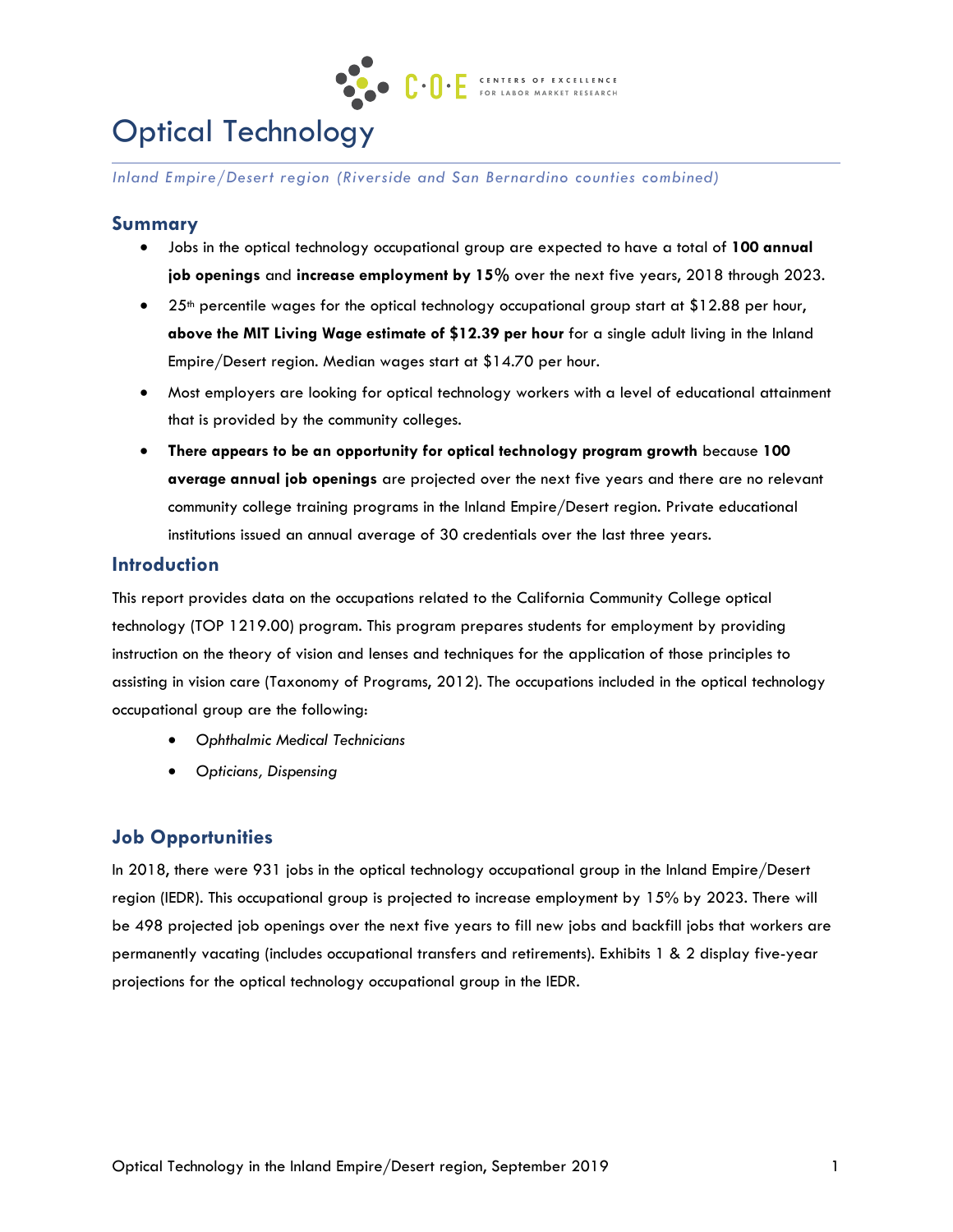

| <b>Occupation</b>                               | 2018<br>Jobs | 5-Yr $%$<br>Change<br>(New Jobs) | <b>5-Yr Openings</b><br>$(New +$<br><b>Replacement Jobs)</b> | Annual<br><b>Openings (New +</b><br><b>Replacement Jobs)</b> | % of workers<br>age $55+$ |
|-------------------------------------------------|--------------|----------------------------------|--------------------------------------------------------------|--------------------------------------------------------------|---------------------------|
| <b>Opticians, Dispensing</b>                    | 727          | 14%                              | 376                                                          | 75                                                           | 22%                       |
| <b>Ophthalmic Medical</b><br><b>Technicians</b> | 203          | 19%                              | 122                                                          | 24                                                           | 11%                       |
| Total                                           | 931          | 15%                              | 498                                                          | 100                                                          | 19%                       |

|  | Exhibit 1: Five-year projections for the optical technology occupational group |  |  |
|--|--------------------------------------------------------------------------------|--|--|
|  |                                                                                |  |  |

Source: EMSI 2019.3 -figures may not sum due to rounding

*Exhibit 2: Historical and projected jobs for the optical technology occupational group, 2013-2023*



Source: EMSI 2019.3

## **Earnings**

The entry-level wages for the optical technology occupational group are above the MIT Living Wage estimate of \$12.39 per hour for a single adult living in the IEDR. The experienced-level wages are sufficient for two working adults and one child (\$14.75 per hour, per adult, or \$30,680 annually for each adult) (Glasmeier, 2019). Exhibit 3 displays wage information for the optical technology occupational group.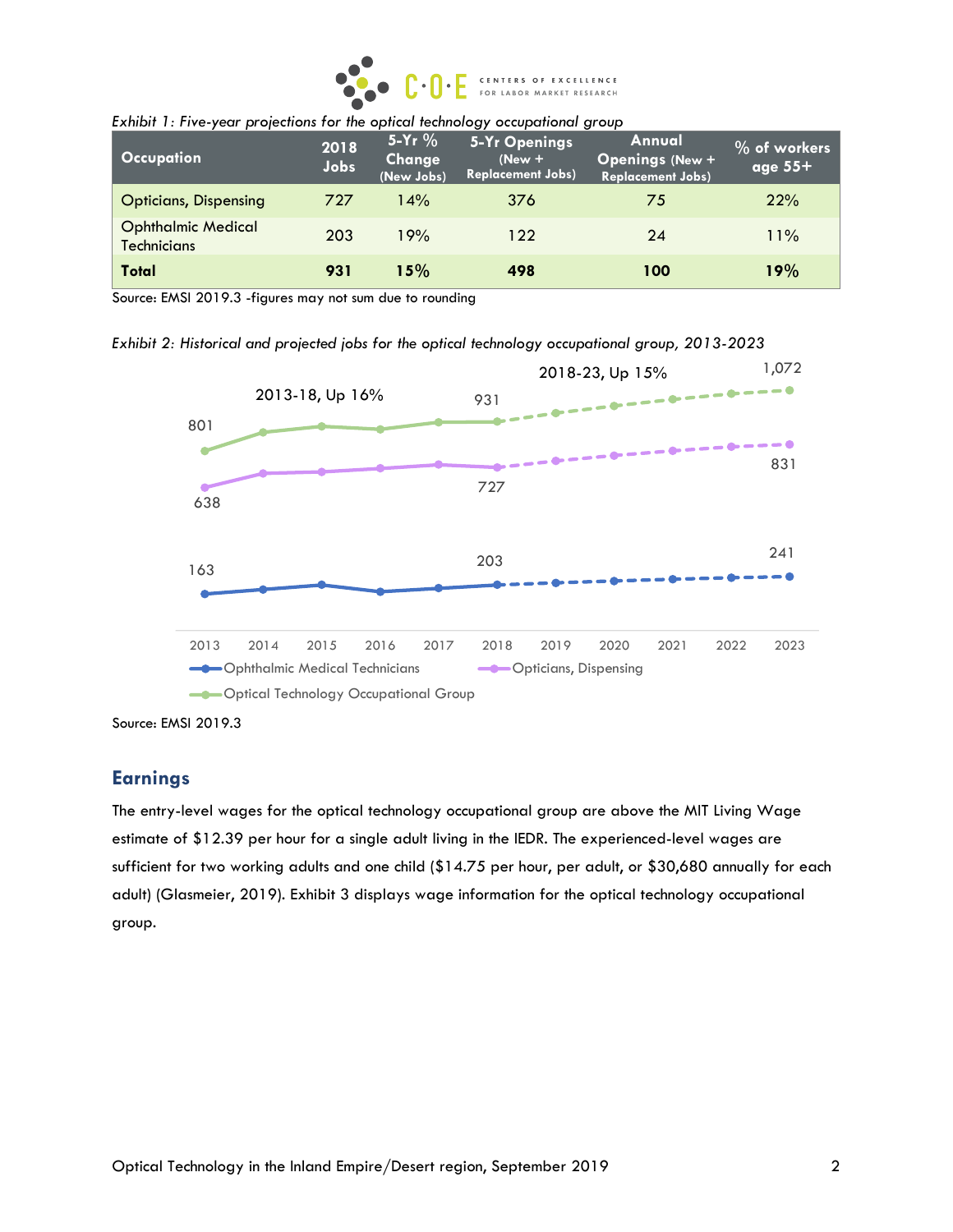

*Exhibit 3: Hourly earnings for the optical technology occupational group*



Source: EMSI 2019.3

# **Job Postings, Employers, Skills, Education, and Certifications**

Exhibit 4 displays the number of job ads posted during the last 12 months along with the regional and statewide average time to fill for the optical technology occupational group. On average, California and IEDR employers fill online job postings for the optical technology occupational group within 52 days, indicating that both areas face similar challenges when seeking candidates to fill these positions.

| Occupation                            | <b>Job Ads</b> | Regional Average<br>Time to Fill (Days) | <b>California Average</b><br><b>Time to Fill (Days)</b> |
|---------------------------------------|----------------|-----------------------------------------|---------------------------------------------------------|
| <b>Opticians, Dispensing</b>          | 81             | 57                                      | 57                                                      |
| <b>Ophthalmic Medical Technicians</b> | 37             | 41                                      | 41                                                      |
| Total                                 | 118            | 52                                      | 52                                                      |

*Exhibit 4: Job ads and time to fill for the optical technology occupational group, Sep 2018 – Aug 2019*

Source: Burning Glass – Labor Insights

<sup>\*</sup>Entry-level is 25<sup>th</sup> percentile wage, median hourly is 50<sup>th</sup> percentile wage, and experienced is 75<sup>th</sup> percentile wage.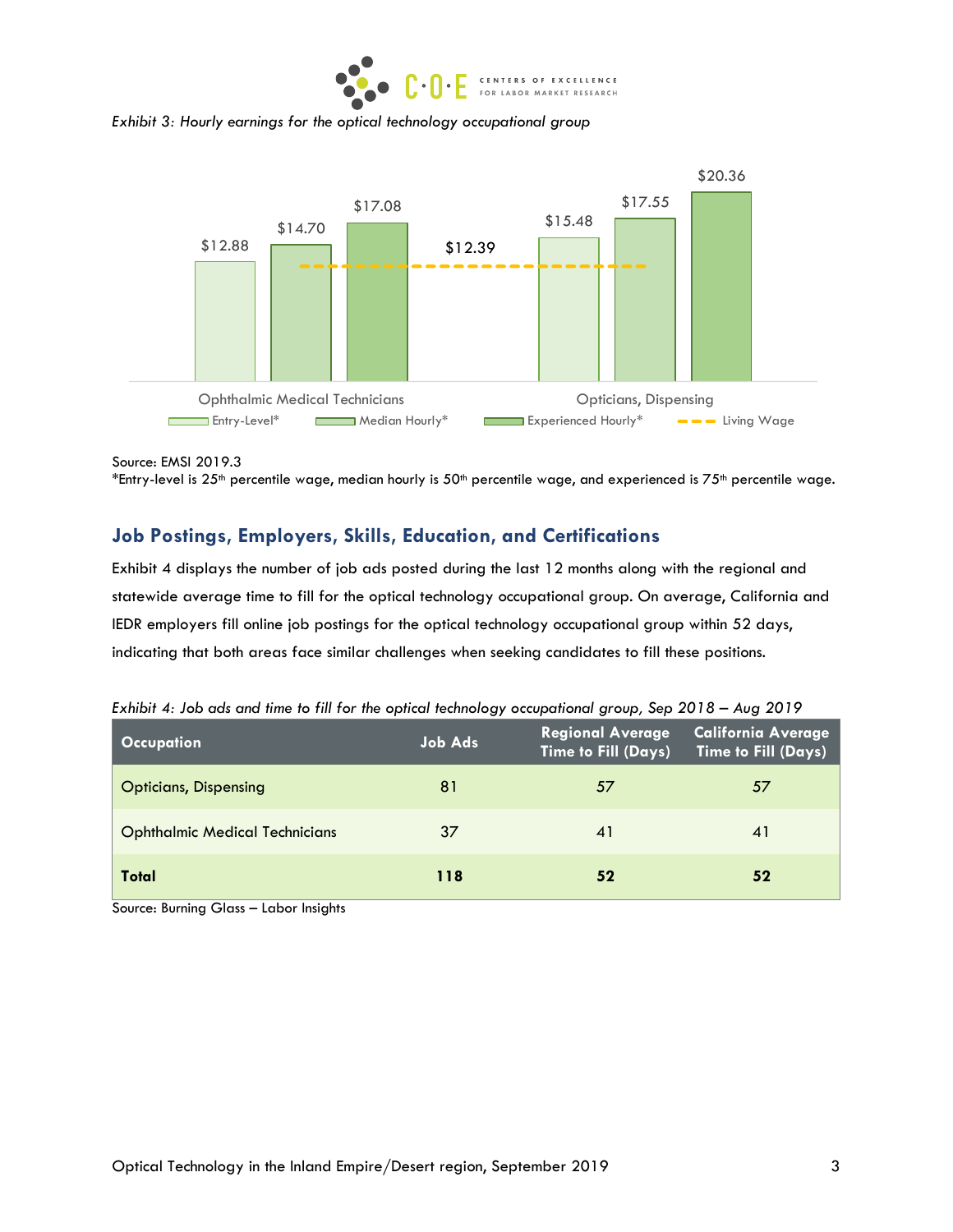

Exhibit 5 displays the employers posting the most job ads for the optical technology occupational group during the last 12 months in the IEDR.

| Exhibit 5: Employers posting the most job ads for the optical technology occupational group, Sep 2018 – Aug |  |  |
|-------------------------------------------------------------------------------------------------------------|--|--|
| 2019                                                                                                        |  |  |

| <b>Occupation</b>                     | <b>Employers</b>                                                                                                                                                                            |
|---------------------------------------|---------------------------------------------------------------------------------------------------------------------------------------------------------------------------------------------|
| Opticians, Dispensing (n=77)          | <b>LensCrafters</b><br>$\bullet$<br>Costco<br>$\bullet$<br>Target<br>$\bullet$<br>The Eye Group<br>$\bullet$<br>National Vision, Inc.<br>$\bullet$<br><b>Kaiser Permanente</b><br>$\bullet$ |
| Ophthalmic Medical Technicians (n=32) | <b>Eyecare Services Partners</b><br>$\bullet$<br>National Vision, Inc.<br>$\bullet$<br><b>Acuity Eye Group</b><br>$\bullet$<br><b>Epic Management</b><br>$\bullet$                          |

Source: Burning Glass – Labor Insights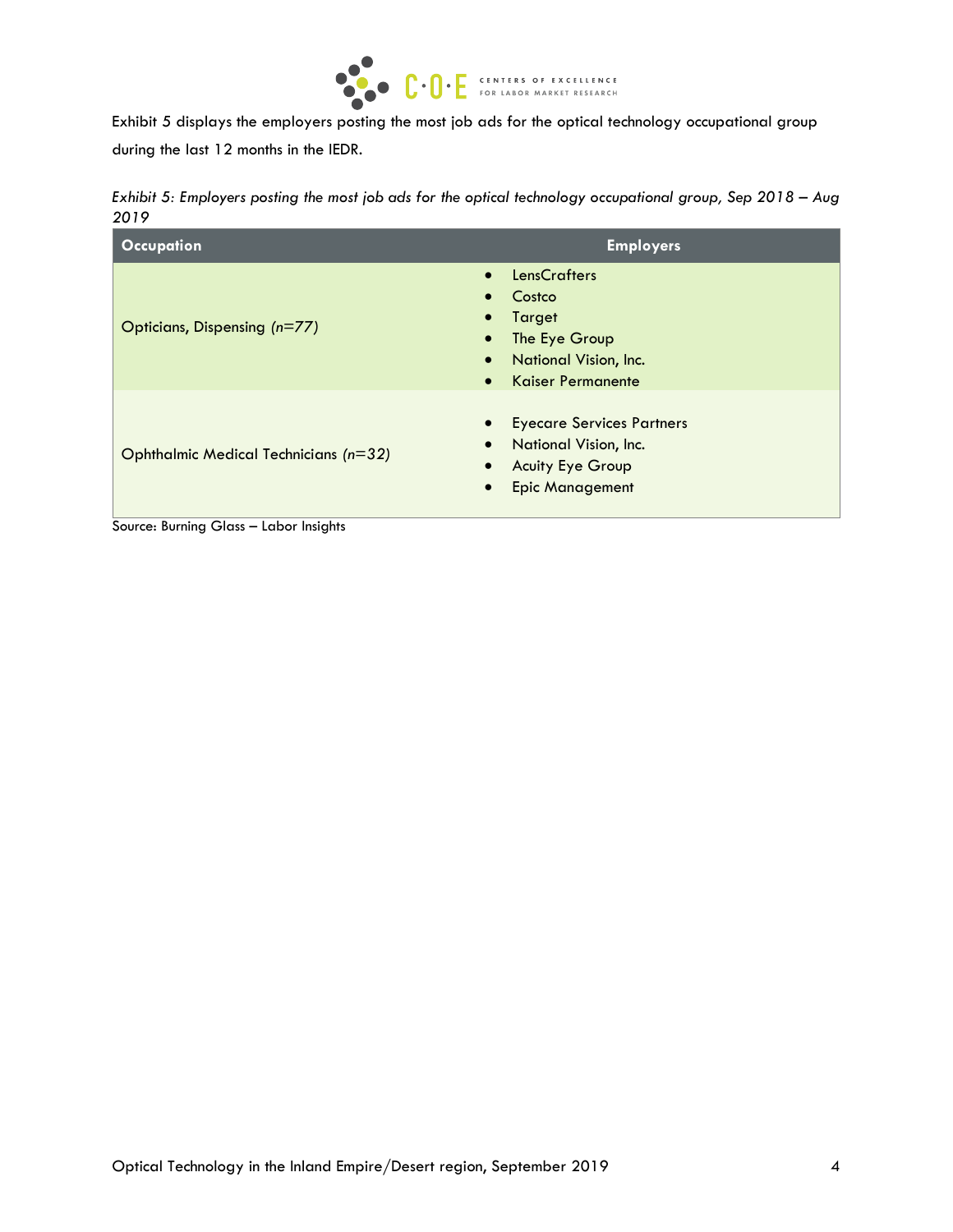

Exhibit 6 displays a sample of specialized and employability skills that employers are seeking when looking for workers to fill positions in the optical technology occupational group. Specialized skills are occupation-specific skills that employers are requesting for industry or job competency. Employability skills are foundational skills that transcend industries and occupations; this category is commonly referred to as "soft skills." The skills requested in job postings may be utilized as a helpful guide for curriculum development.

*Exhibit 6: Sample of in-demand skills from employer job ads for the optical technology occupational group, Sep 2018 – Aug 2019*

| <b>Occupation</b>                                 | <b>Specialized Skills</b>                                          | <b>Employability Skills</b>                                                                                                    |  |  |
|---------------------------------------------------|--------------------------------------------------------------------|--------------------------------------------------------------------------------------------------------------------------------|--|--|
| <b>Opticians, Dispensing</b><br>$(n=54)$          | <b>Customer Service</b><br>Optometry<br>Ophthalmology<br>$\bullet$ | Multi-tasking<br>$\bullet$<br><b>Organizational Skills</b><br>$\bullet$<br><b>Computer Literacy</b><br>$\bullet$               |  |  |
| <b>Ophthalmic Medical</b><br>Technicians $(n=35)$ | <b>Medical Coding</b><br><b>Patient Care</b><br>Tonometry          | <b>Communication Skills</b><br>$\bullet$<br><b>Organizational Skills</b><br>$\bullet$<br><b>Computer Literacy</b><br>$\bullet$ |  |  |

Source: Burning Glass – Labor Insights

Exhibit 7 displays the entry-level education typically required to enter each occupation according to the Bureau of Labor Statistics (BLS), educational attainment for incumbent workers with "some college, no degree" and an "associate degree" according to the U.S. Census (2016-17), and the minimum advertised education requirement from employer job ads.

|                                                 | <b>Typical Entry-</b>                           |                                   |                                          | <b>Minimum Advertised Education Requirement</b>     |                     |                                          |
|-------------------------------------------------|-------------------------------------------------|-----------------------------------|------------------------------------------|-----------------------------------------------------|---------------------|------------------------------------------|
| <b>Occupation</b>                               | Level<br><b>Education</b><br><b>Requirement</b> | <b>Educational</b><br>Attainment* | <b>Number</b><br>of Job<br>Ads<br>$(n=)$ | High school<br>diploma or<br>vocational<br>training | Associate<br>degree | <b>Bachelor's</b><br>degree or<br>higher |
| Opticians,<br>Dispensing                        | High school<br>diploma or<br>equivalent         | 47%                               | 11                                       |                                                     | 100%                | -                                        |
| <b>Ophthalmic Medical</b><br><b>Technicians</b> | Postsecondary<br>nondegree<br>award             | 56%                               | 10                                       | 100%                                                | ٠                   | $\blacksquare$                           |

*Exhibit 7: Typical entry-level education, educational attainment, and minimum advertised education requirements for the optical technology occupational group, Sep 2018 – Aug 2019*

Source: EMSI 2019.3, Burning Glass – Labor Insights

\*Percentage of incumbent workers with a Community College Credential or Some Postsecondary Coursework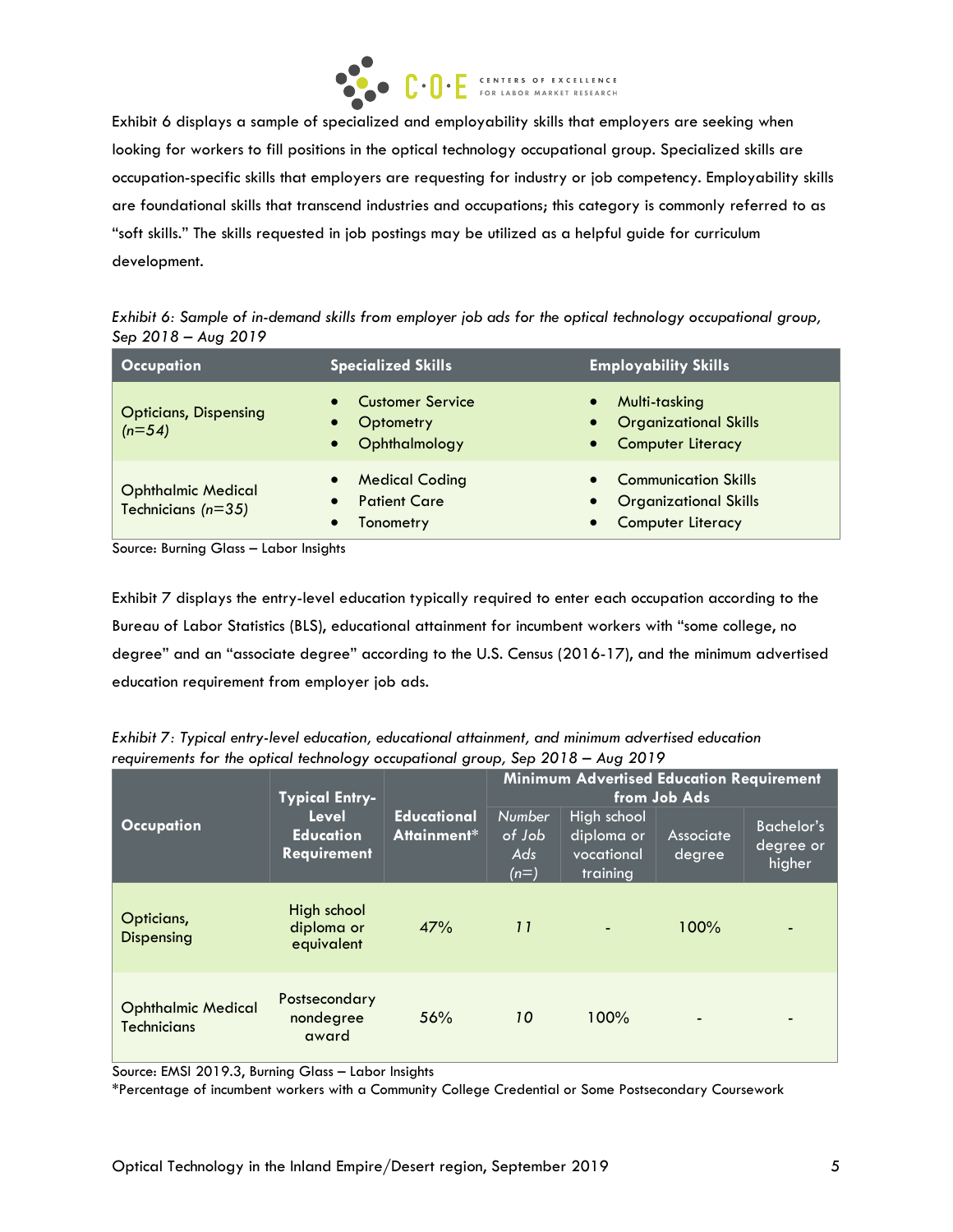

California requires that opticians must obtain licensure through the American Board of Optometry and the National Contact Lens Examiners prior to employment. Please visit OpticianEDU.org for more information regarding certifications, examinations, and training programs ("How to Become an Optician in California," 2019).

Exhibit 8 displays the certifications most frequently requested or required by employers in job postings for optical technology occupational group over the last five years in the IEDR. Fifty-eight (58%) of job postings for *opticians, dispensing* specified a need for optician licensure. Employer job ads mentioned certification requirements more frequently than minimum education requirements, indicating that the ABO-NCLE certification may be more important to employers than formal training. There are too few job ads including certifications for *ophthalmic medical technicians* to display reliable results.

*Exhibit 8: Certifications most frequently required by employer job ads, Sep 2018 – Aug 2019*

| Occupation                             | <b>Certifications</b>                                                                                                     |
|----------------------------------------|---------------------------------------------------------------------------------------------------------------------------|
| Opticians, Dispensing $(n=47)$         | <b>Licensed Optician (American Board of Opticianry (ABO)</b><br>and National Contact Lens Examiners (NCLE) Certification) |
| Ophthalmic Medical Technicians $(n=5)$ | $\bullet$ N/A                                                                                                             |

Source: Burning Glass – Labor Insights

# **Regional Programs**

There are no known optical technology (TOP 1219.00) programs offered by IEDR community colleges. Moorpark College, located in Ventura County, is the only known community college in California that currently offers an Optical Technology program. While Moorpark offers an associate degree in optical technology, there are currently no reported completions for this program. Moorpark's optical technology program purpose and description are displayed below which may provide guidance on curriculum development:

*The Optical Technology Program is a two-year associate of science (AS) degree career preparation program. The program prepares students to take for the American Board of Opticianry (ABO) and National Contact Lens Examiners (NCLE) examination to be licensed as an Optician. Students must complete the prerequisites, core optical technology, and general education courses to earn the AS degree. Students who complete the Optical Technology program will be provided the essential knowledge and skills to fabricate, fit, and dispense eyeglasses and contact lenses in manufacturing, retail, and professional vision care settings (*Moorpark College *2019-2020 Catalog, p. 241).*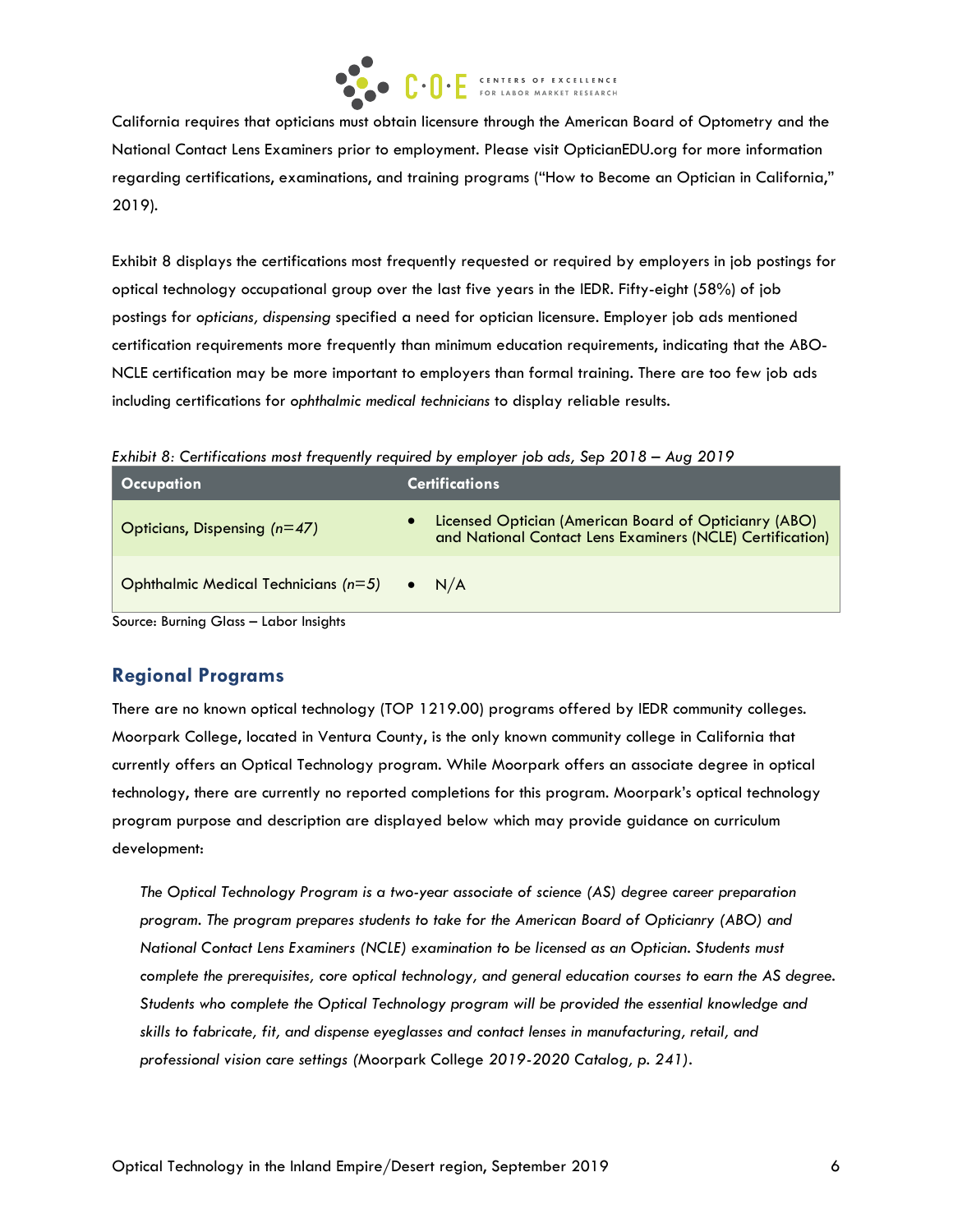

Opticianry/Ophthalmic Dispensing Optician credentials granted from private educational providers are displayed in Exhibit 9, along with the relevant CIP code. This CIP code is a close match to the community college optical technology (TOP 1219.00) program and provides similar occupational training. Student employment outcomes are not available for programs outside of the community college system. This is final release data compiled from the Integrated Postsecondary Education Data System (IPEDS) for the academic years 2014-15 and 2015-16, and provisional release data for 2016-17, the most recent three years available. Provisional release data have undergone the same quality control procedures as final release data.

*Exhibit 9: Annual average private educational institution completions for the opticianry/ophthalmic dispensing optician programs in the IEDR*

| 51.1801 - Opticianry/Ophthalmic Dispensing Optician | <b>Private Educational Institutions</b><br><b>Annual Average Certificates or</b><br><b>Other Credit Credentials (2014-17)</b> |
|-----------------------------------------------------|-------------------------------------------------------------------------------------------------------------------------------|
| <b>American Career College-Ontario</b>              |                                                                                                                               |
| Award of at least 1 but less than 2 academic years  | 25                                                                                                                            |
| Award of less than 1 academic year                  |                                                                                                                               |
| Total annual average awards, Academic Years 2014-17 | 30                                                                                                                            |

Source: IPEDS

## **Recommendation**

The optical technology program prepares students for employment by providing instruction related to the theory of vision and lenses, and techniques for the application of those principles to assisting in vision care. There are no known optical technology programs offered by Inland Empire/Desert community colleges. Private educational providers issued an annual average of 30 credentials over the last three years. The occupations related to the optical technology program are projected to have 100 annual job openings over the next five years. Each of these occupations provides an entry-level wage that exceeds the regional living wage of \$12.39 per hour.

The COE recommends creating new programs to meet the potential demand of employers for optical technology jobs. New programs should include preparation for licensure by the American Board of Optometry and National Contact Lens Examination. Additionally, the COE also recommends that the colleges partner with local employers to discuss their individual future hiring needs and training requirements.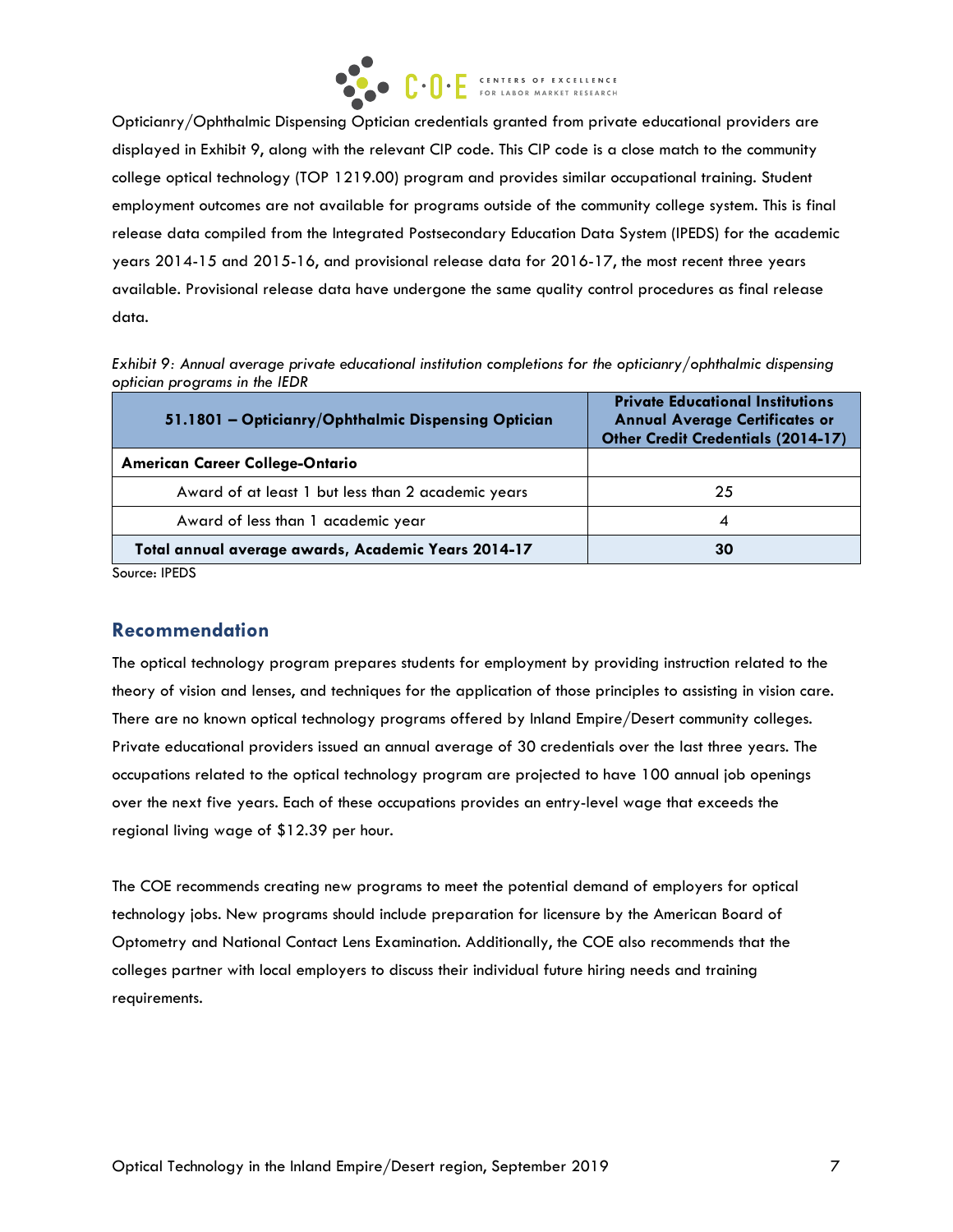

#### **References**

Burning Glass Technologies. (2019). *Labor Insights/Jobs.* Retrieved from https://www.burning-glass.com/

- California Community Colleges Chancellor's Office Management Information Systems (MIS) Data Mart. (2019). *Data Mart.* Retrieved from https://datamart.cccco.edu/datamart.aspx
- California Community Colleges Chancellor's Office, Curriculum and Instructional Unit, Academic Affairs Division. (2012). *Taxonomy of Programs, 6th Edition, Corrected Version.* Retrieved from https://www.cccco.edu/-/media/CCCCO-Website/Files/Educational-Services-and-Support/x\_topmanual6200909corrected12513ada.ashx
- Economic Modeling Specialists International (EMSI) (2019). *Datarun 2018.4.* Retrieved from https://www.economicmodeling.com/
- Glasmeier, A. Massachusetts Institute of Technology (MIT). (2019). Retrieved from http://livingwage.mit.edu/
- Moorpark College 2019-2020 Catalog. *Optical Technology.* Pg. 241. Retrieved from https://www.moorparkcollege.edu/sites/default/files/files/apply-and-enroll/catalog/mc\_19- 20 catalog.pdf
- National Center for O\*NET Development. (2019). *O\*NET OnLine.* Retrieved from https://www.onetonline.org/
- OpticianEDU.org. (2019). *How to Become an Optician in California.* Retrieved from https://www.opticianedu.org/california/

#### **Contact**

Michael Goss, Director Center of Excellence, Inland Empire/Desert region michael.goss@chaffey.edu September 2019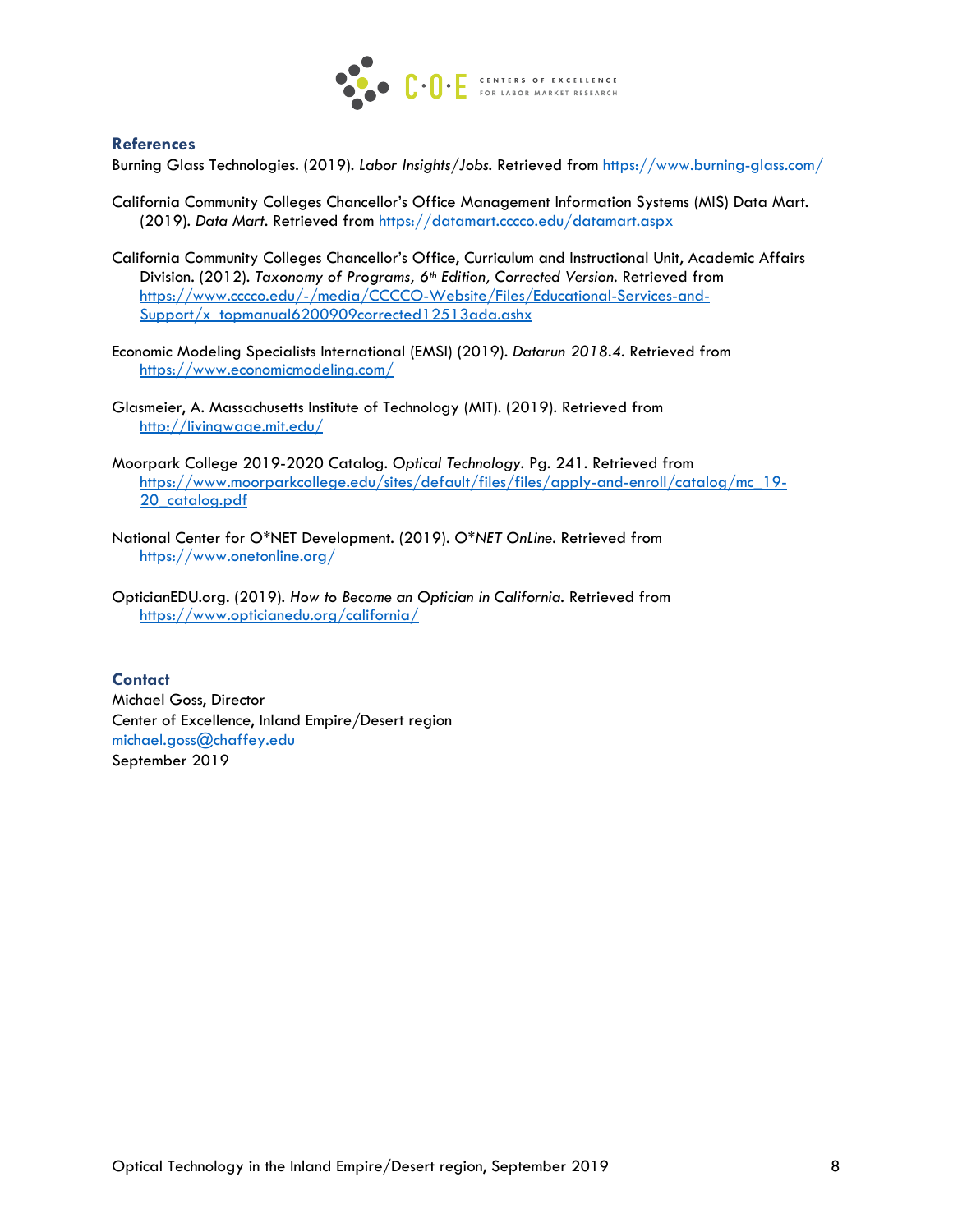

## **Appendix: Occupation definitions, sample job titles, five-year projections for optical technology occupations**

*Occupation Definitions (SOC) code), Education and Training Requirement, Community College Educational Attainment*

#### **Ophthalmic Medical Technicians (29-2057)**

Assist ophthalmologists by performing ophthalmic clinical functions. May administer eye exams, administer eye medications, and instruct the patient in care and use of corrective lenses.

*Sample job titles:* Certified Ophthalmic Assistant, Certified Ophthalmic Medical Technician, Certified Ophthalmic Technician, Certified Ophthalmic Technician with Surgical Assisting, Certified Ophthalmic Technician-Surgical Assistant (COT-SA), Ophthalmic Assistant, Ophthalmic Medical Assistant, Ophthalmic Medical Technician, Ophthalmic Technician, Surgical Coordinator

*Entry-Level Educational Requirement: Postsecondary nondegree award Training Requirement: None Incumbent workers with a Community College Award or Some Postsecondary Coursework: 56%*

#### **Opticians, Dispensing (29-2081)**

Design, measure, fit, and adapt lenses and frames for client according to written optical prescription or specification. Assist client with inserting, removing, and caring for contact lenses. Assist client with selecting frames. Measure customer for size of eyeglasses and coordinate frames with facial and eye measurements and optical prescription. Prepare work order for optical laboratory containing instructions for grinding and mounting lenses in frames. Verify exactness of finished lens spectacles. Adjust frame and lens position to fit client. May shape or reshape frames. Includes contact lens opticians.

*Sample job titles:* Certified Optician, Contact Lens Technician, Dispensing Optician, Licensed Dispensing Optician (LDO), Licensed Optician, Ophthalmic Dispenser, Optical Technician, Optician, Optometric Assistant, Optometric Technician

*Entry-Level Educational Requirement: High school diploma or equivalent Training Requirement: More than twelve months of on-the-job training Incumbent workers with a Community College Award or Some Postsecondary Coursework: 47%*